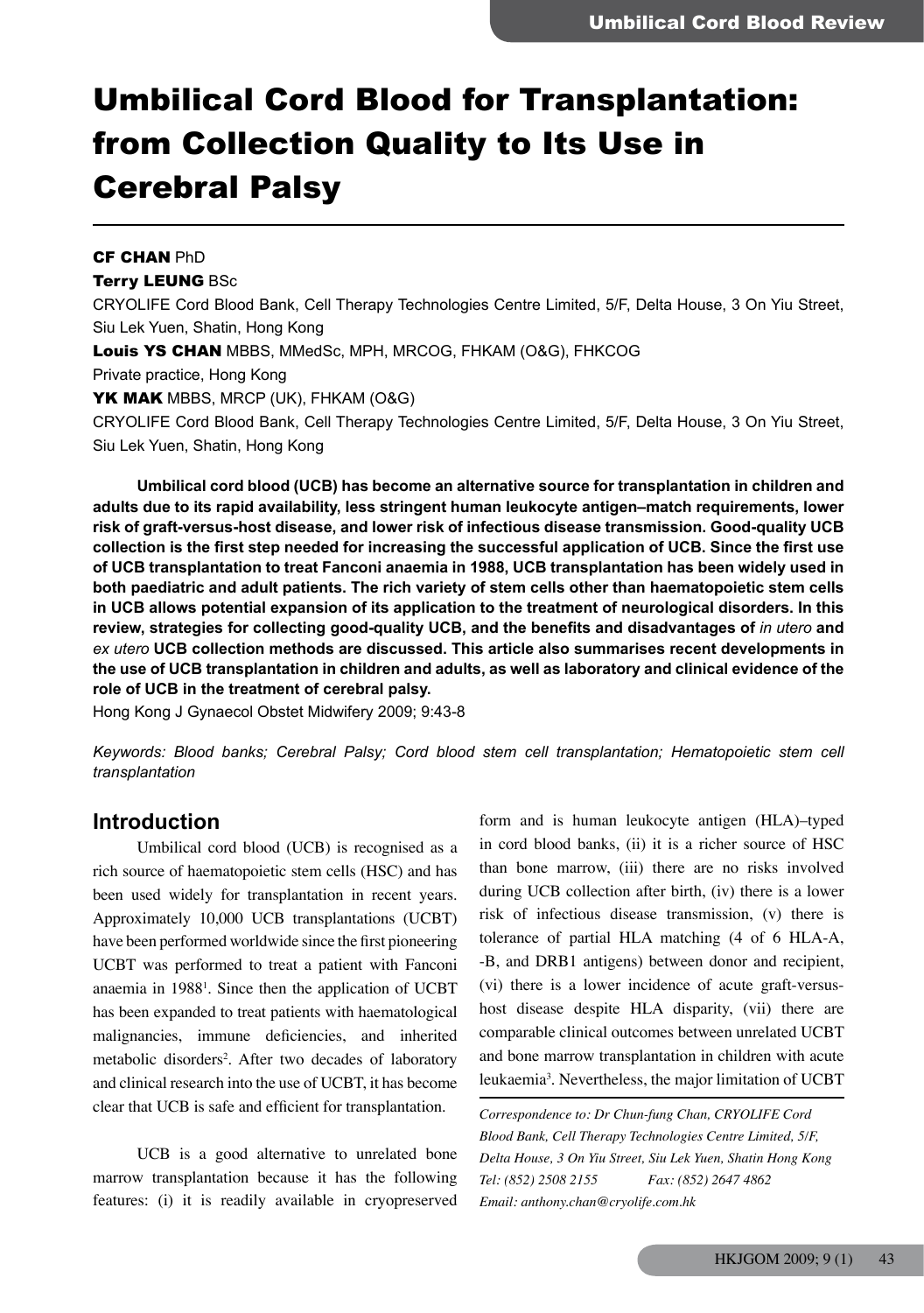is the availability of only a fixed single unit of UCB, preventing a second UCBT or additional HSC when there are relapses or graft failures. The cell dose in the UCB unit is one of the major factors affecting UCBT outcomes. A low cell dose in the UCB limits the use of UCBT, particularly in adults and adolescents<sup>4</sup>. Since UCB collection methods are closely associated with the quality of the UCB unit, it is therefore necessary to improve collection methods.

The emerging field of regenerative medicine has seen dramatic progress as research into stem cells has advanced. One major hope is to make use of the characteristics of stem cells, i.e. their ability to differentiate into different types of cells, to replace defective or damaged tissues. Multiple stem cells other than HSC have been found and isolated in UCB and have shown the ability to regenerate different tissue types. A number of studies have been conducted in sheep and rats using human UCB cells<sup>5,6</sup> and the promising evidence emerging from such studies prompts the exploration of its therapeutic potential for incurable diseases.

This review discusses methods for collecting good-quality UCB, the clinical application of UCBT in children and adults, and a significant clinical trial involving treatment of cerebral palsy (CP) with UCB cells.

#### **Umbilical Cord Blood Collection:** *In Utero* **or** *Ex Utero***?**

A good UCB collection strategy is always the first step for attaining good-quality UCB. There are two distinct collection methods for UCB: *in utero* and *ex utero* UCB collection. *In utero* UCB collection is the collection of UCB from the umbilical vein after delivery while the placenta remains in the uterus7 . *Ex utero* UCB collection is the collection of UCB after the placenta has been delivered<sup>8</sup>. In utero UCB collection is usually performed by midwives or obstetricians in the delivery room, while *ex utero* UCB collection is performed by trained personnel, mainly for UCB collection training purposes, in an adjacent room. Solves et al<sup>9</sup> concluded that the *in utero* UCB collection method is the best approach, allowing optimal UCB banking methodology. Nevertheless, another study conducted by Lasky et al<sup>10</sup> showed that the *in utero* UCB collection method produces a lower volume of UCB, higher

collection (p<0.01, unpublished data), which concurs with previous studies $11,12$ . A higher volume of UCB is closely associated with a higher cell dose, including total nucleated cells (TNC), mononuclear nucleated cells, CD34+ HSC, and colony forming units, all of which are critical factors for successful UCBT<sup>11,13,14</sup>. A possible explanation for the higher UCB volume yielded by *in utero* collection is that the compressing force exerted on the placenta by the uterus expels more UCB. Collection time is also an important factor since blood in the placenta and umbilical cord clots rapidly. Collection time for *ex utero* UCB collection is generally longer and this is directly associated with a higher chance of forming blood clots in placental vessels, resulting in a reduction of UCB stem cells<sup>13</sup>. It is critical that an *ex utero* UCB collection be performed within 10 minutes of placental delivery. The loss of UCB stem cells during an *ex utero* collection may also be explained by the presence of haemorrhage in the maternal and fetal areas of the placenta. Previous studies comparing *in utero* and *ex utero* UCB collections<sup>9</sup> have yielded inconclusive evidence

bacterial contamination, and UCB clotting. To resolve this conflict, our cord blood bank analysed 2331 units of UCB collected between January 2007 and December 2008 using both *in utero* and *ex utero* collection methods. The preliminary results showed that *in utero* collection yielded significantly higher UCB volumes than *ex utero*

concerning bacterial contamination<sup>10</sup>. Higher levels of bacterial contamination were found in samples collected *in utero* for unknown reasons. However, *ex utero* UCB collections may also lead to higher rates of contamination due to placental manipulation in an open area after delivery. Although there is no conclusive evidence proving which collection method best minimises the rate of bacterial contamination, use of an aseptic UCB collection technique is always the best practice for preventing bacterial contamination. The standard aseptic UCB collection technique is to first scrub the umbilical cord with alcohol and 10% povidone-iodine swab sticks. This is followed by blood collection from one of the placental veins using a closed bag system in which a needle is connected to a blood collection bag containing anticoagulant. The blood collection bag should be agitated during collection to ensure mixing of the UCB with anticoagulant to avoid blood clotting. Finally, it is critical to seal or clamp the tubing, followed by removal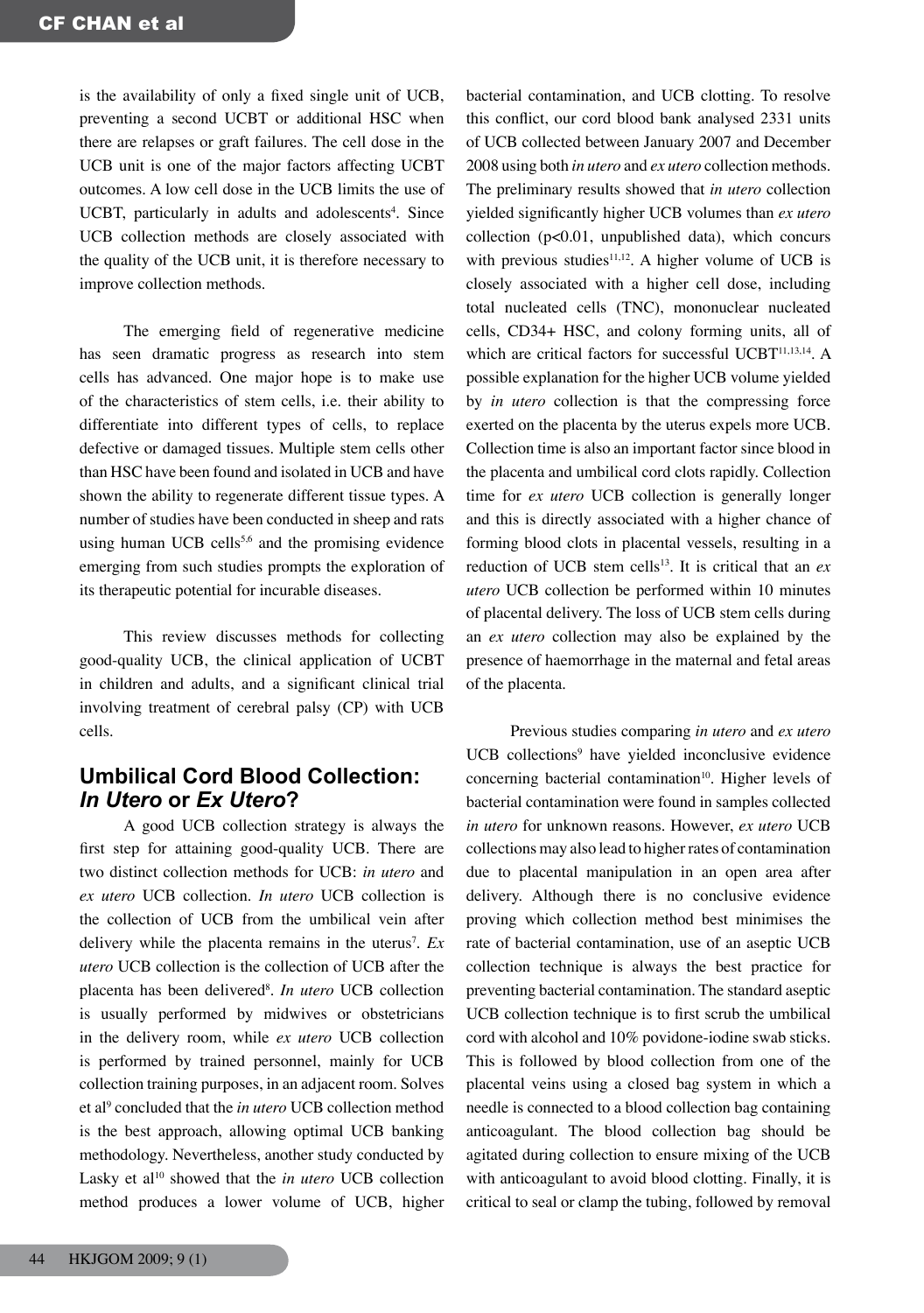of the needle, in order to maintain a closed bag system.

## **Umbilical Cord Blood Transplantation in Children and Adults**

Good clinical outcomes support the use of UCB as an alternative treatment for advanced and high-risk haematological diseases<sup>1,4,15,16</sup>. UCBT has been more successful in children than adults, mainly due to the limitations imposed by the TNC count<sup>17</sup>. The TNC count is a critical determinant that can significantly influence the rate and incidence of haematopoietic recovery in successful UCBT. A limited TNC count in a single UCB unit is usually enough for a child but may not be sufficient for an adult. Matching HLA types is critical for successful engraftment in unrelated BMT, however, a graft with up to two HLA mismatches can result in a higher engraftment rate after UCBT<sup>18,19</sup>. Six out of six HLA-matched UCBT demonstrated 100% improved engraftment when compared with 70-78% in one-to-two out of six HLA-mismatched UCBT although there was no difference between any of the HLA mismatches<sup>18</sup>. A recent study found that unrelated UCBT in children with acute leukaemia had clinical outcomes comparable with unrelated bone marrow transplantation. For this reason UCB is now often the preferred alternative HSC source for children<sup>20</sup>.

The encouraging results from use of UCBT in children have prompted more investigations into UCBT in adults. Studies have found no difference in clinical outcomes between the use of UCBT and unrelated bone marrow transplantation in adult patients with acute leukaemia21,22. Nonetheless, progress with UCBT in adults remains slow due to the cell dose limitation in single UCB units. Several UCBT approaches have been evaluated to circumvent this limitation including (i) transplantation of  $ex$  *vivo* expanded UCB<sup>23</sup>, (ii) direct intrabone transplantation of unrelated  $UCB<sup>24</sup>$ , and (iii) double UCBT after myeloablative therapy17,25,26. A minimum of two UCB units both with four out of six HLA-matches (the two do not have to match at the same loci) are needed for a successful double UCBT25,26. Of note, patients with acute leukaemia in their first or second remission had a lower incidence of relapse when given double UCBT than those given a single UCBT<sup>27</sup>. An assessment of more than 200 double UCBT showed that double UCBT with two partially HLA-matched UCB

units is safe and efficacious, which makes more than  $90\%$  of adults eligible for UCBT<sup>26,28</sup>. To date, a single UCBT is generally recommended when a single fourto-six out of six HLA-matched UCB unit with suitable TNC count is available, otherwise a double UCBT is considered the preferred method<sup>29</sup>.

### **Potential Treatment for Cerebral Palsy**

CP encompasses a heterogeneous group of nonprogressive and non-contagious motor impairment disorders that arise in the early stages of development<sup>30</sup>. In addition to motor impairment, children with CP develop multiple disabling deficits including mental retardation, epilepsy, visual and hearing impairment, speech and language disorders, and oral-motor dysfunction $31$ . CP occurs in about 2 to 2.5 per 1000 births and the prevalence in Hong Kong has been reported to be lower (1.3 per 1000 children) which may be attributable to differences in study design $32,33$ . One of the major causes of CP is damage to the developing brain during pregnancy (75%), childbirth (5%), and after birth (15%) resulting in cerebral ischaemic insults and haemorrhages<sup>34</sup>. CP is a lifelong disorder that basically has no cure. CP sufferers tend to be managed with palliative therapies, which include a wide range of medical and rehabilitation services, rather than restorative therapies. Available interventions, such as medication, surgery, equipment, and assistive technology can barely ameliorate CP.

Stem cell properties, particularly their pluripotency, which allows differentiation into most types of cells, give them promise as a means of replacing or regenerating damaged tissues. The presence of a mixture of different types of stem cells other than HSC, including embryonic-like stem cells, endothelial stem cells, epithelial stem cells, and mesenchymal stem cells in UCB makes UCB stem cells the best alternative to embryonic stem cells. Extensive *in vitro* laboratory studies, animal model studies, and clinical trials in humans have shown that UCB stem cells have potential as treatments for brain injuries and neurological disorders including CP. In one animal study, intravenous administration of UCB into a rat with a traumatic brain injury demonstrated that UCB cells homed in on the injured brain region<sup>35</sup>. Another study showed that intraperitoneal administration of human UCB into a 24-hour post-diagnosis CP rat model resulted in reduced spastic paresis with significant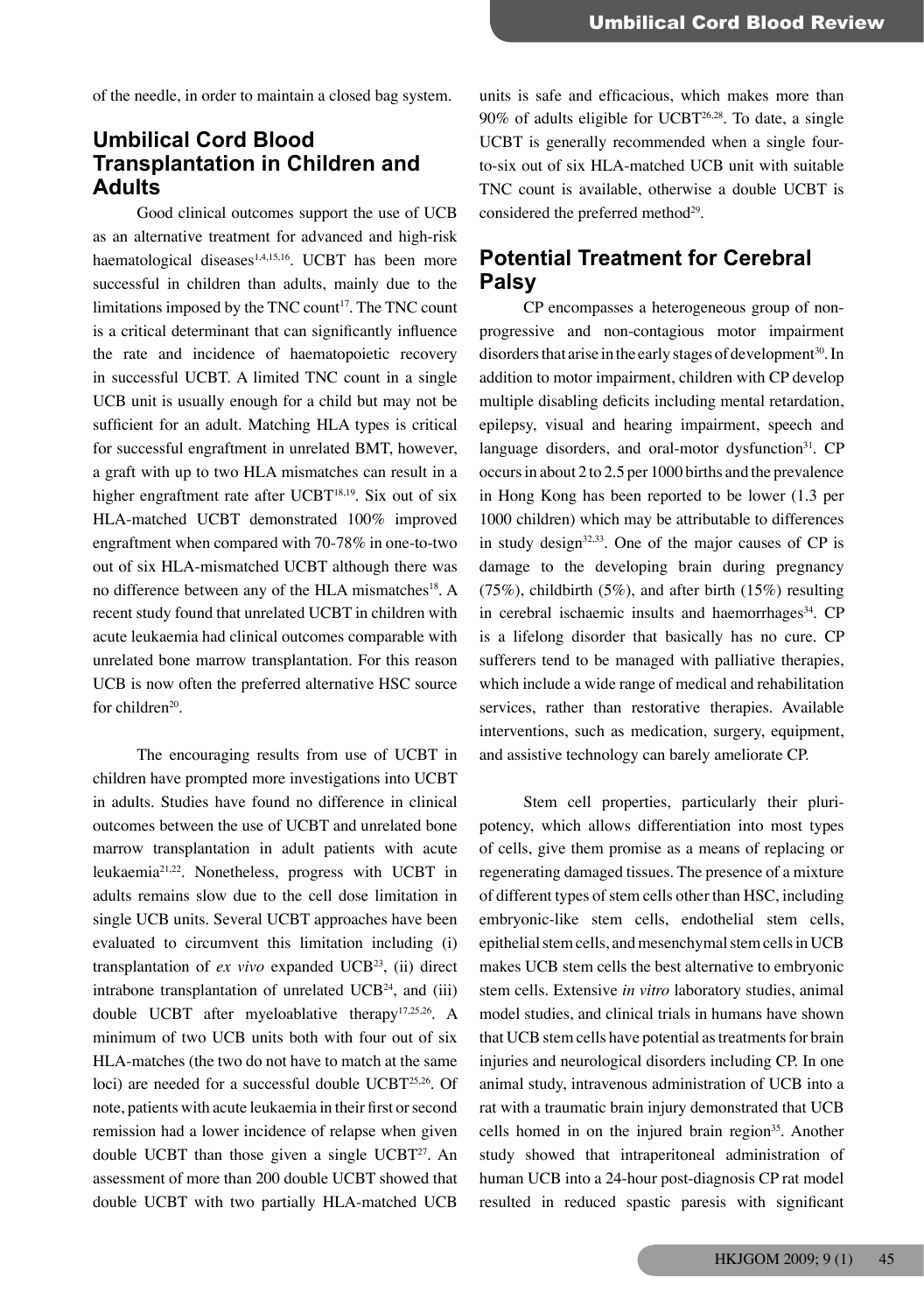improvement in walking<sup>36</sup>. The incorporation of UCB cells into the brain lesion suggested that specific chemoattractants, possibly cytokines, released from the damaged region, attracted the migration of UCB cells37. The optimal time for transplantation is within the first 2 weeks of the damage. This may be because the chemoattractants might be released soon after the damage has occurred<sup>38</sup>. This 'homing' effect may also be facilitated by the malfunction of the blood-brain barrier in the damaged brain, allowing penetration of UCB cells to the damaged areas<sup>39,40</sup>.

Encouraging evidence gained from CP animal studies is now being translated into clinical applications. Autologous UCB infusions given by simple intravenous administration have been performed in a clinical trial on patients with CP. Fifteen patients with CP have been treated in a clinical trial carried out at Duke University (Durham, USA) using their own banked UCB units. The procedure is very simple, involving the intravenous administration of thawed autologous UCB units over 10 minutes. A dramatic improvement in the speech and motor abilities of children with CP was observed after a few weeks of autologous UCB infusion $41$ . The only side-effects that have been observed so far were short-term reactions, such as nausea and vomiting, after administration of the autologous UCB together with the freezing medium (such as DMSO) [personal communication, Asia Pacific Cord Blood Bank Consortium, Japan, November 2008]. The frequency and severity of the side-effects were associated with the amount of infused freezing medium. In fact, the concentration of DMSO freezing medium used in UCB cryopreservation is low, and it will be rapidly expelled via exhalation or metabolism after administration. Furthermore, a US Food and Drug Administration–approved clinical trial using autologous UCB infusion for children with traumatic brain injuries is also being conducted at the University of Texas in Houston, USA (personal communication, UT Health Sciences Center, Houston, Texas 2008).

#### **Conclusion**

The variety of stem cells present in UCB enable physicians to not only treat more than 70 life-threatening diseases such as acute leukaemia, aplastic anaemia, multiple sclerosis, and osteopetrosis in children and adults, but also provides hope to patients suffering from chronic incurable diseases. Animal model studies using human UCB to treat neurological disorders such as stroke<sup>42-45</sup>, spinal cord injury<sup>46,47</sup>, Parkinson's disease<sup>48</sup>, and Alzheimer's disease<sup>49</sup> show promise. Furthermore, successful human clinical trials using autologous UCB stem cells to treat CP as well as type I diabetes<sup>50</sup> hold promise for future restorative, rather than palliative, therapies for these patients. It is important to note that each individual gets only one chance in a lifetime to save UCB. Thus collecting good-quality UCB is the key to providing a future lifesaving opportunity. The current and future applications of UCB have led to the establishment of public or private cord blood banks worldwide. It is important for these cord blood banks to be accredited by the American Association of Blood Banks (AABB) or the Foundation for Accreditation of Cellular Therapy (FACT-NETCORD), which provide standardisation of collection, processing, storage, documentation, labelling, equipment control, and cord blood bank operations.

## **References**

- 1. Gluckman E, Broxmeyer HA, Auerbach AD, et al. Hematopoietic reconstitution in a patient with Fanconi's anemia by means of umbilical-cord blood from an HLA-identical sibling. *N Engl J Med* 1989; 321:1174- 8.
- 2. Rubinstein P. Why cord blood? *Hum Immunol* 2006; 67:398-404.
- 3. Eapen M, Rubinstein P, Zhang MJ, et al. Outcomes of transplantation of unrelated donor umbilical cord blood and bone marrow in children with acute leukaemia: a

comparison study. *Lancet* 2007; 369:1947-54.

- 4. Wagner JE, Barker JN, DeFor TE, et al. Transplantation of unrelated donor umbilical cord blood in 102 patients with malignant and nonmalignant diseases: influence of CD34 cell dose and HLA disparity on treatment-related mortality and survival. *Blood* 2002; 100:1611-8.
- 5. Kögler G, Sensken S, Airey JA, et al. A new human somatic stem cell from placental cord blood with intrinsic pluripotent differentiation potential. *J Exp Med* 2004; 200:123-35.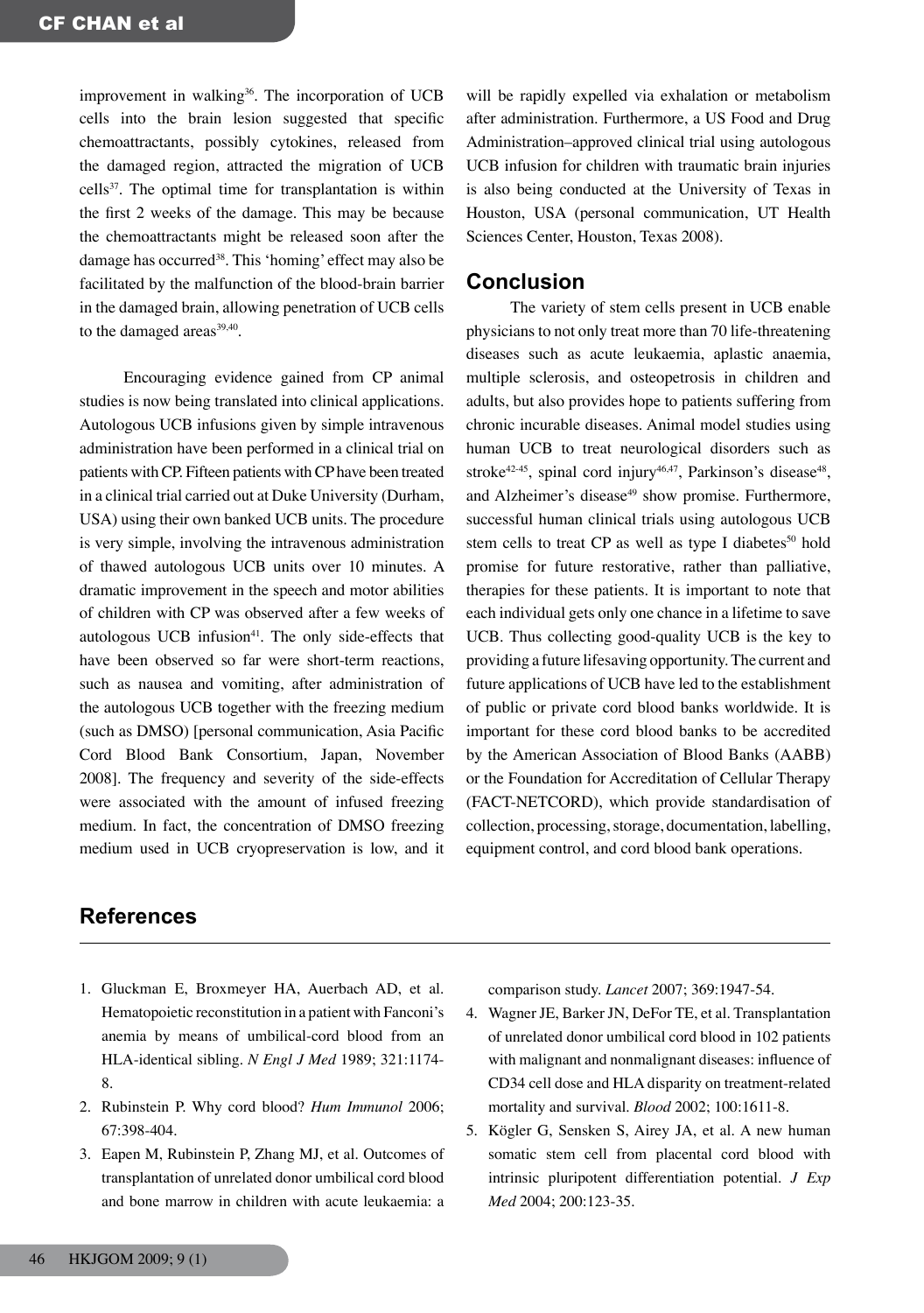- 6. Chen J, Sanberg PR, Li Y, et al. Intravenous administration of human umbilical cord blood reduces behavioral deficits after stroke in rats. *Stroke* 2001; 32:2682-8.
- 7. Ballen KK, Wilson M, Wuu J, et al. Bigger is better: maternal and neonatal predictors of hematopoietic potential of umbilical cord blood units. *Bone Marrow Transplant* 2001; 27:7-14.
- 8. Fraser JK, Cairo MS, Wagner EL, et al. Cord Blood Transplantation Study (COBLT): cord blood bank standard operating procedures. *J Hematother* 1998; 7:521-61.
- 9. Solves P, Moraga R, Saucedo E, et al. Comparison between two strategies for umbilical cord blood collection. *Bone Marrow Transplant* 2003; 31:269-73.
- 10. Lasky LC, Lane TA, Miller JP, et al. In utero or ex utero cord blood collection: which is better? *Transfusion* 2002; 42:1261-7.
- 11. Surbek DV, Schönfeld B, Tichelli A, et al. Optimizing cord blood mononuclear cell yield: a randomized comparison of collection before vs after placenta delivery. *Bone Marrow Transplant* 1998; 22:311-2.
- 12. Sparrow RL, Cauchi JA, Ramadi LT, et al. Influence of mode of birth and collection on WBC yields of umbilical cord blood units. *Transfusion* 2002; 42:210- 5.
- 13. Wong A, Yuen PM, Li K, et al. Cord blood collection before and after placental delivery: levels of nucleated cells, haematopoietic progenitor cells, leukocyte subpopulations and macroscopic clots. *Bone Marrow Transplant* 2001; 27:133-8.
- 14. Lim F, Beckhoven J, Brand A, et al. The number of nucleated cells reflects the hematopoietic content of umbilical cord blood for transplantation. *Bone Marrow Transplant* 1999; 24:965-70.
- 15. Laughlin MJ, Barker J, Bambach B, et al. Hematopoietic engraftment and survival in adult recipients of umbilicalcord blood from unrelated donors. *N Engl J Med* 2001; 344:1815-22.
- 16. Locatelli F, Rocha V, Reed W, et al. Related umbilical cord blood transplantation in patients with thalassemia and sickle cell disease. *Blood* 2003; 101:2137-43.
- 17. Brunstein CG, Wagner JE. Cord blood transplantation for adults. *Vox Sang* 2006; 91:195-205.
- 18. Rubinstein P, Carrier C, Scaradavou A, et al. Outcomes among 562 recipients of placental-blood transplants from unrelated donors. *N Engl J Med* 1998; 339:1565- 77.
- 19. Gluckman E. Cord blood transplantation. *Biol Blood Marrow Transplant* 2006; 12:808-12.
- 20. Eapen M, Rubinstein P, Zhang MJ, et al. Outcomes of transplantation of unrelated donor umbilical cord blood and bone marrow in children with acute leukaemia: a comparison study. *Lancet* 2007; 369:1947-54.
- 21. Rocha V, Labopin M, Sanz G, et al. Transplants of umbilical-cord blood or bone marrow from unrelated donors in adults with acute leukemia. *N Engl J Med* 2004; 351:2276-85.
- 22. Laughlin MJ, Eapen M, Rubinstein P, et al. Outcomes after transplantation of cord blood or bone marrow from unrelated donors in adults with leukemia. *N Engl J Med* 2004; 351:2265-75.
- 23. de Lima M, McMannis J, Gee A, et al. Transplantation of ex vivo expanded cord blood cells using the copper chelator tetraethylenepentamine: a phase I/II clinical trial. *Bone Marrow Transplant* 2008; 41:771-8.
- 24. Frassoni F, Gualandi F, Podestà M, et al. Direct intrabone transplant of unrelated cord-blood cells in acute leukaemia: a phase I/II study. *Lancet Oncol* 2008; 9:831-9.
- 25. Barker JN, Weisdorf DJ, Wagner JE. Creation of a double chimera after the transplantation of umbilicalcord blood from two partially matched unrelated donors. *N Engl J Med* 2001; 344:1870-1.
- 26. Barker JN, Weisdorf DJ, DeFor TE, et al. Transplantation of 2 partially HLA-matched umbilical cord blood units to enhance engraftment in adults with hematologic malignancy. *Blood* 2005; 105:1343-7.
- 27. Brunstein CG, Setubal DC, Wagner JE. Expanding the role of umbilical cord blood transplantation. *Br J Haematol* 2007; 137:20-35.
- 28. Barker JN, Weisdorf DJ, DeFor TE, et al. Rapid and complete donor chimerism in adult recipients of unrelated donor umbilical cord blood transplantation after reduced-intensity conditioning. *Blood* 2003; 102:1915-9.
- 29. Majhail NS, Brunstein CG, Wagner JE. Double umbilical cord blood transplantation. *Curr Opin Immunol* 2006; 18:571-5.
- 30. Mutch L, Alberman E, Hagberg B, et al. Cerebral palsy epidemiology: where are we now and where are we going? *Dev Med Child Neurol* 1992; 34:547-51.
- 31. Rosenbaum P. Cerebral palsy: what parents and doctors want to know. *BMJ* 2003; 326:970-4.
- 32. Reddihough DS, Collins KJ. The epidemiology and causes of cerebral palsy. *Aust J Physiother* 2003; 49:7-